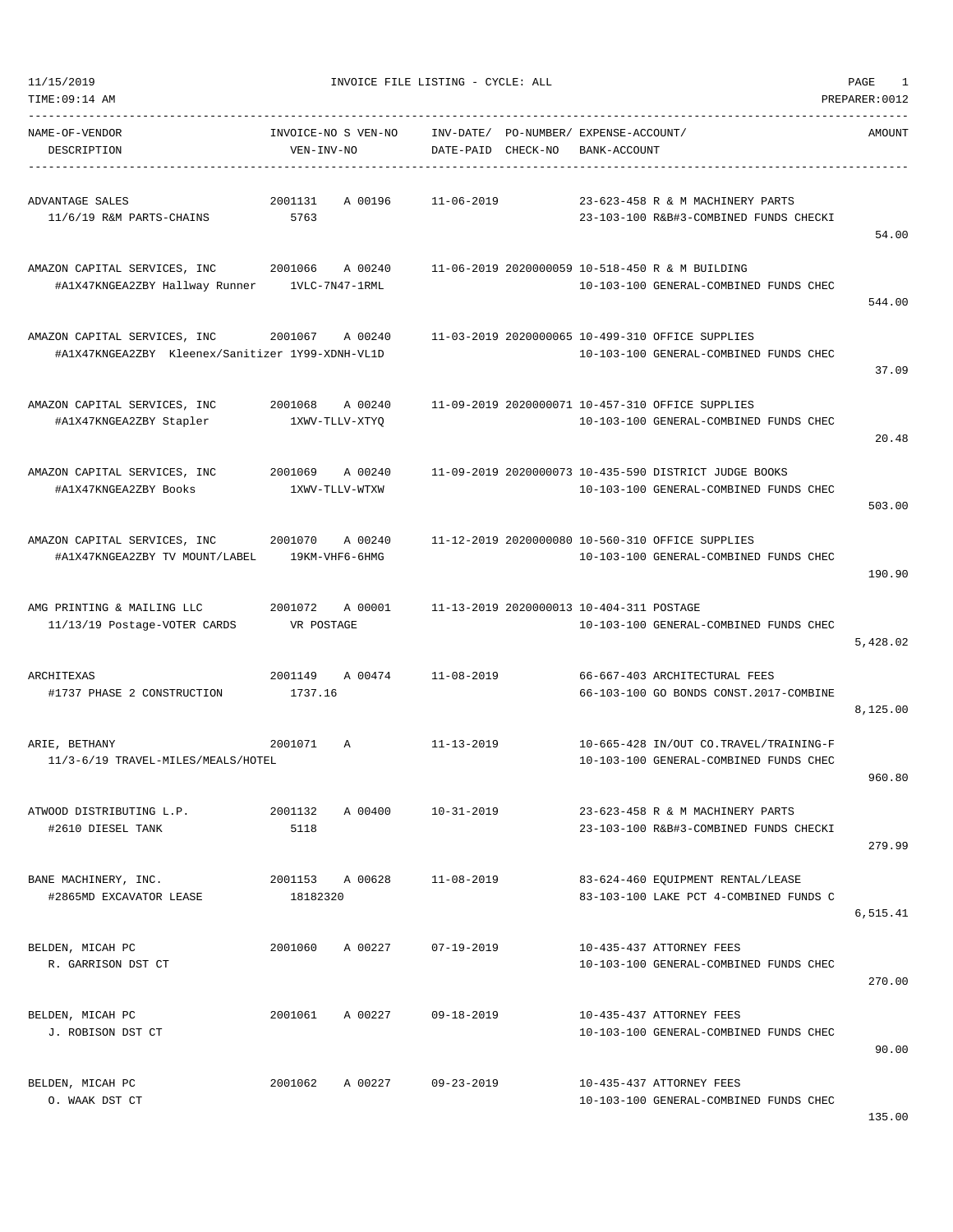TIME:09:14 AM PREPARER:0012

| NAME-OF-VENDOR<br>DESCRIPTION                      | VEN-INV-NO         |                 | DATE-PAID CHECK-NO         | INVOICE-NO S VEN-NO INV-DATE/ PO-NUMBER/ EXPENSE-ACCOUNT/<br>BANK-ACCOUNT     | AMOUNT |
|----------------------------------------------------|--------------------|-----------------|----------------------------|-------------------------------------------------------------------------------|--------|
| BELDEN, MICAH PC<br>CR-13-24747 HORTON DST CT      |                    | 2001073 A 00227 | 10-28-2019                 | 10-435-437 ATTORNEY FEES<br>10-103-100 GENERAL-COMBINED FUNDS CHEC            | 180.00 |
| BELDEN, MICAH PC<br>M. PENDLAND DST CT             |                    |                 | 2001074 A 00227 10-28-2019 | 10-435-437 ATTORNEY FEES<br>10-103-100 GENERAL-COMBINED FUNDS CHEC            | 135.00 |
| BELDEN, MICAH PC<br>K. HOUSER DST CT               | 2001075            | A 00227         | $10 - 28 - 2019$           | 10-435-437 ATTORNEY FEES<br>10-103-100 GENERAL-COMBINED FUNDS CHEC            | 270.00 |
| BELDEN, MICAH PC<br>C. GOODE DST CT                |                    |                 | 2001076 A 00227 10-28-2019 | 10-435-437 ATTORNEY FEES<br>10-103-100 GENERAL-COMBINED FUNDS CHEC            | 135.00 |
| BELDEN, MICAH PC<br>CR-19-26962 LOVELL DST CT      |                    |                 | 2001158 A 00227 10-28-2019 | 10-435-437 ATTORNEY FEES<br>10-103-100 GENERAL-COMBINED FUNDS CHEC            | 832.50 |
| BELDEN, MICAH PC<br>CR-19-26923 LINGLEBACH DST CT  |                    |                 | 2001159 A 00227 10-28-2019 | 10-435-437 ATTORNEY FEES<br>10-103-100 GENERAL-COMBINED FUNDS CHEC            | 405.00 |
| BELDEN, MICAH PC<br>CR-19-27138 GRAY DST CT        |                    |                 | 2001160 A 00227 10-28-2019 | 10-435-437 ATTORNEY FEES<br>10-103-100 GENERAL-COMBINED FUNDS CHEC            | 292.50 |
| BELDEN, MICAH PC<br>CR-11-23860 FULLER DST CT      |                    |                 | 2001161 A 00227 10-28-2019 | 10-435-437 ATTORNEY FEES<br>10-103-100 GENERAL-COMBINED FUNDS CHEC            | 157.50 |
| BI-LO WHOLESALE, INC<br>#12564 SHOP SUPPLY         | 5530524            |                 | 2001120 A 00804 11-01-2019 | 21-621-340 SHOP SUPPLIES<br>21-103-100 R&B#1-COMBINED FUNDS CHECKI            | 46.49  |
| BI-LO WHOLESALE, INC<br>#12564 R&M PARTS           | 2001121<br>5530524 | A 00804         | $11 - 01 - 2019$           | 21-621-458 R & M MACHINERY PARTS<br>21-103-100 R&B#1-COMBINED FUNDS CHECKI    | 345.00 |
| BIGGAR, TAMMY<br>11/5/19 ELECTION TRAVEL-163 MILES | 2001077 A          |                 | $11 - 05 - 2019$           | 10-404-427 ELECTION TRAVEL/TRAINING<br>10-103-100 GENERAL-COMBINED FUNDS CHEC | 94.54  |
| BOIS D'ARC MUD<br>#549 PCT 3 WATER                 | 2001133 A 00017    |                 | 10-30-2019                 | 23-623-442 UTILITY WATER<br>23-103-100 R&B#3-COMBINED FUNDS CHECKI            | 32.24  |
| BONHAM, CITY OF<br>#204-0041367-001 CH TRASH       | 2001078            | A 00046         | 10-30-2019                 | 10-510-443 TRASH PICK-UP<br>10-103-100 GENERAL-COMBINED FUNDS CHEC            | 84.26  |
| BORSERINE LAW<br>FA-19-44281 HUNT DST CT           |                    | 2001063 A 00443 | $09 - 30 - 2019$           | 10-435-436 ATTORNEY FEES- CPS CASES<br>10-103-100 GENERAL-COMBINED FUNDS CHEC |        |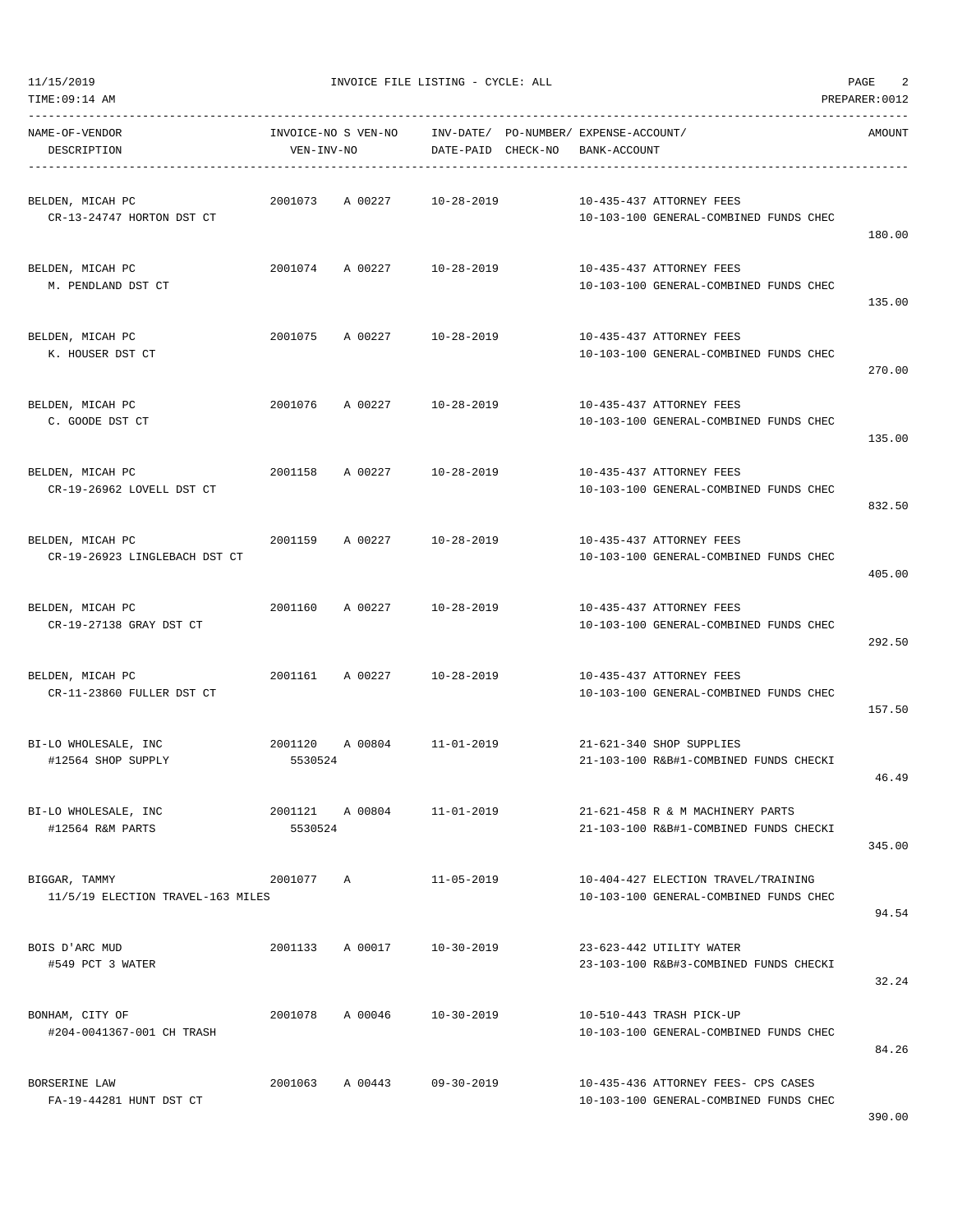| TIME:09:14 AM                                                              |                                   |         |                        |          |                                                                                  | PREPARER: 0012 |
|----------------------------------------------------------------------------|-----------------------------------|---------|------------------------|----------|----------------------------------------------------------------------------------|----------------|
| NAME-OF-VENDOR<br>DESCRIPTION                                              | INVOICE-NO S VEN-NO<br>VEN-INV-NO |         | INV-DATE/<br>DATE-PAID | CHECK-NO | PO-NUMBER / EXPENSE-ACCOUNT /<br>BANK-ACCOUNT                                    | AMOUNT         |
| BORSERINE LAW<br>FA-18-43658 MADISON DST CT                                | 2001079                           | A 00443 | $10 - 11 - 2019$       |          | 10-435-436 ATTORNEY FEES- CPS CASES<br>10-103-100 GENERAL-COMBINED FUNDS CHEC    | 200.00         |
| BORSERINE LAW<br>FA-19-43988 MALONE-LADD DST CT                            | 2001080                           | A 00443 | $10 - 31 - 2019$       |          | 10-435-436 ATTORNEY FEES- CPS CASES<br>10-103-100 GENERAL-COMBINED FUNDS CHEC    | 715.00         |
| CITY AUTO PARTS<br>#7451 R&M PARTS                                         | 2001125                           | A 00592 | $10 - 25 - 2019$       |          | 22-622-458 R & M MACHINERY PARTS<br>22-103-100 R&B#2- COMBINED FUNDS CHECK       | 712.14         |
| COOPER-SORRELLS FUNERAL HOME<br>11/6/19 PRICE-REMOVAL/POUCH/TRANSPO C19-30 | 2001081                           | A 00163 | $11 - 06 - 2019$       |          | 10-425-466 AUTOPSIES<br>10-103-100 GENERAL-COMBINED FUNDS CHEC                   | 581.25         |
| COOPER-SORRELLS FUNERAL HOME<br>11/7/19 BRANNON REMOVAL/POUCH/TRANS C19-31 | 2001082                           | A 00163 | $11 - 07 - 2019$       |          | 10-425-466 AUTOPSIES<br>10-103-100 GENERAL-COMBINED FUNDS CHEC                   | 467.50         |
| COOPER-SORRELLS FUNERAL HOME<br>$11/7/19$ BRANNON DC                       | 2001083<br>$C19-31$               | A 00163 | $11 - 07 - 2019$       |          | 10-696-492 INDIGENT BURIAL<br>10-103-100 GENERAL-COMBINED FUNDS CHEC             | 500.00         |
| COUNTY TRASH SERVICE<br>#322234 LAKE FANNIN NOV TRASH                      | 2001157                           | A 00475 | $11 - 13 - 2019$       |          | 85-520-443 TRASH PICK-UP<br>85-103-100 LAKE FANNIN-COMBINED FUNDS                | 21.25          |
| CUNNINGHAM EQUIPMENT CO., INC.<br>#FANNCO R&M PARTS-BLADES                 | 2001122<br>99826                  | A 00091 | $11 - 07 - 2019$       |          | 21-621-458 R & M MACHINERY PARTS<br>21-103-100 R&B#1-COMBINED FUNDS CHECKI       | 311.36         |
| CUSTIS, PATRICK<br>9/20-11/6/19 TRAVEL- 27 MILES                           | 2001084                           | A       | $11 - 07 - 2019$       |          | 10-475-427 OUT OF COUNTY TRAVEL/TRAINI<br>10-103-100 GENERAL-COMBINED FUNDS CHEC | 15.66          |
| DANIELS, SHOLDON<br>50113 FORD CO CT@LAW                                   | 2001162                           | A 00784 | 10-30-2019             |          | 10-410-424 INDIGENT ATTORNEY FEES<br>10-103-100 GENERAL-COMBINED FUNDS CHEC      | 175.00         |
| DATA PRESERVATION, LLC<br>10/31/19 OCT PROPERTY SOFTWARE                   | 2001119<br>3267                   | A 00357 | $10 - 31 - 2019$       |          | 18-402-312 IMAGING SYSTEM<br>18-103-100 CO.CLK.REC.MNGMT.-COMB.FUND              | 4,288.00       |
| DAYTON TIRE SALES & AUTO INC<br>#10233 R&M TIRES                           | 2001126<br>211988                 | A 00099 | 06-19-2019             |          | 22-622-459 R & M MACH. TIRES & TUBES<br>22-103-100 R&B#2- COMBINED FUNDS CHECK   | 525.32         |
| DM TRUCKING, LLC<br>10/21/19 ROCK & GRAVEL-HAULING                         | 2001141<br>1490                   | A 00096 | 10-21-2019             |          | 24-624-341 R & B MAT. ROCK & GRAVEL<br>24-103-100 R&B#4- COMBINED FUNDS CHECK    | 8,225.37       |
| FROELICH, DR. JAMES E.<br>10/21-11/20/19 HEALTH OFFICER                    | 2001085                           | A 00074 | $11 - 14 - 2019$       |          | 10-641-102 SALARY APPOINTED OFFICIAL<br>10-103-100 GENERAL-COMBINED FUNDS CHEC   |                |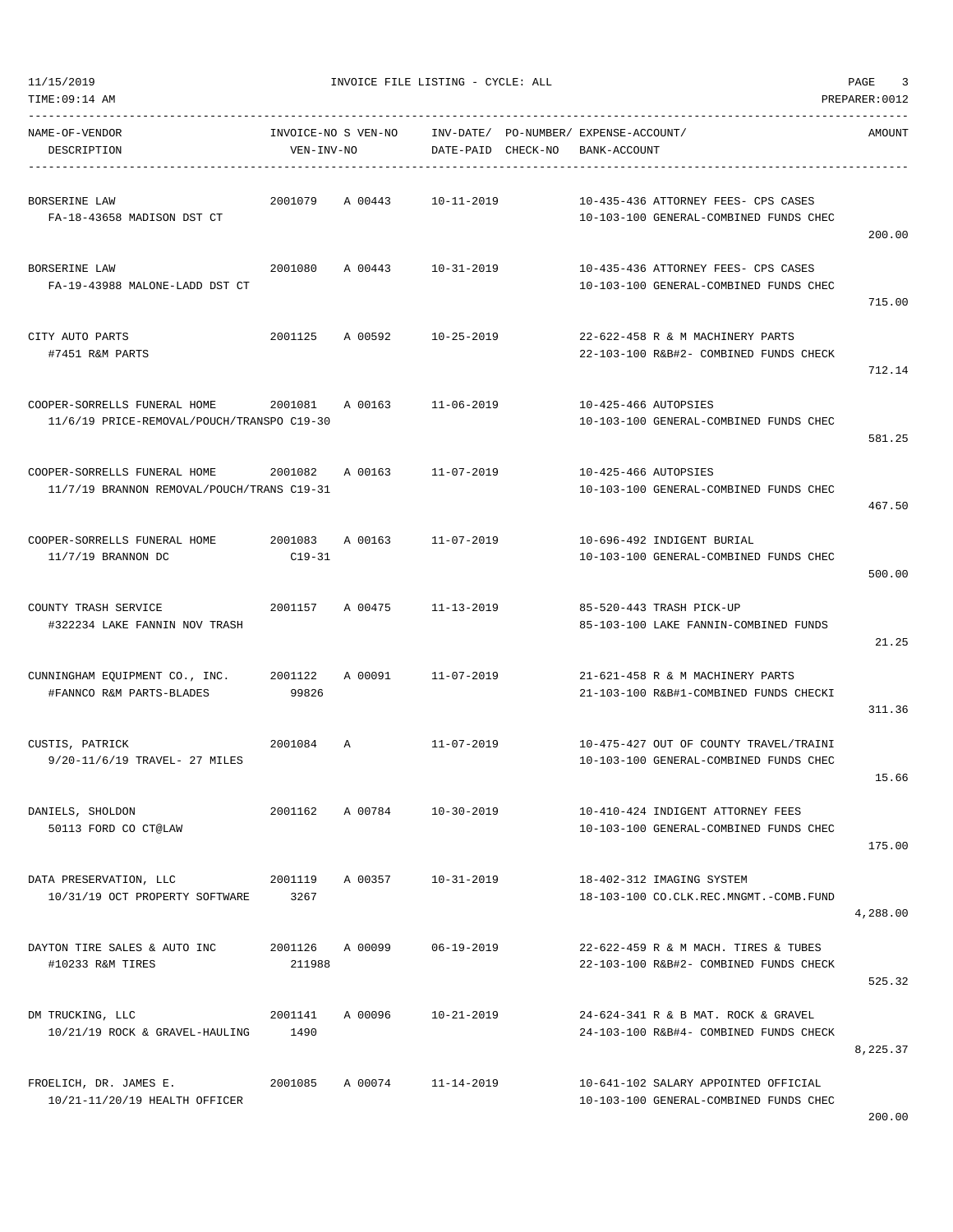| TIME:09:14 AM                                                                |                                   |                                                             |              |                                                                                            | PREPARER: 0012 |
|------------------------------------------------------------------------------|-----------------------------------|-------------------------------------------------------------|--------------|--------------------------------------------------------------------------------------------|----------------|
| NAME-OF-VENDOR<br>DESCRIPTION                                                | INVOICE-NO S VEN-NO<br>VEN-INV-NO | INV-DATE/ PO-NUMBER/ EXPENSE-ACCOUNT/<br>DATE-PAID CHECK-NO | BANK-ACCOUNT |                                                                                            | AMOUNT         |
| GOODMAN-MORRIS, COURTNEY<br>FA-19-44312 HALL/WILMOTH DST CT                  | 2001086<br>A 00459                | $11 - 01 - 2019$                                            |              | 10-435-436 ATTORNEY FEES- CPS CASES<br>10-103-100 GENERAL-COMBINED FUNDS CHEC              | 1,888.53       |
| GRAINGER<br>#882311343 Winter Safety Jackets(7) 9341871607                   | 2001134 A 00835                   |                                                             |              | 11-01-2019 2020000061 23-623-340 SHOP SUPPLIES<br>23-103-100 R&B#3-COMBINED FUNDS CHECKI   | 377.65         |
| GT DISTRIBUTORS, INC<br>#002162 Ammunition                                   | 2001087<br>A 00281<br>INV0734649  |                                                             |              | 10-30-2019 2020000027 10-475-310 OFFICE SUPPLIES<br>10-103-100 GENERAL-COMBINED FUNDS CHEC | 52.82          |
| GT DISTRIBUTORS, INC<br>#002162 Uniforms                                     | 2001088<br>A 00281<br>INV0735615  |                                                             |              | 11-05-2019 2020000058 10-560-395 UNIFORMS/OTHER<br>10-103-100 GENERAL-COMBINED FUNDS CHEC  | 752.69         |
| GT DISTRIBUTORS, INC<br>#002162 UNIFORMS                                     | 2001155 A 00281<br>INV0735878     | $09 - 30 - 2019$                                            |              | 84-560-395 UNIFORMS/OTHER<br>84-103-100 BOIS D'ARC-COMBINED FUNDS C                        | 59.07          |
| GT DISTRIBUTORS, INC<br>#002162 UNIFORMS                                     | 2001156<br>A 00281<br>INV0734712  | 09-30-2019                                                  |              | 84-560-395 UNIFORMS/OTHER<br>84-103-100 BOIS D'ARC-COMBINED FUNDS C                        | 2,468.72       |
| HAGGARD, LLOYD<br>$11/14/19$ SA ROOF REPAIR                                  | 2001163<br>A 00522<br>823023      | $11 - 14 - 2019$                                            |              | 10-513-450 R&M BUILDING<br>10-103-100 GENERAL-COMBINED FUNDS CHEC                          | 125.00         |
| HOLLAND, JORDAN PLLC<br>FA-17-43223 HMF/IS/JS/SF DST CT                      | 2001064<br>A 00010                | $07 - 11 - 2019$                                            |              | 10-435-436 ATTORNEY FEES- CPS CASES<br>10-103-100 GENERAL-COMBINED FUNDS CHEC              | 297.50         |
| HOLLAND, JORDAN PLLC<br>FA-18-43781 JC/FC/RC DST CT                          | 2001089<br>A 00010                | 11-08-2019                                                  |              | 10-435-436 ATTORNEY FEES- CPS CASES<br>10-103-100 GENERAL-COMBINED FUNDS CHEC              | 552.50         |
| HOLLAND, JORDAN PLLC<br>47562 FIELDS CO CT@LAW                               | 2001164<br>A 00010                | $11 - 08 - 2019$                                            |              | 10-410-424 INDIGENT ATTORNEY FEES<br>10-103-100 GENERAL-COMBINED FUNDS CHEC                | 300.00         |
| HOLLAND, JORDAN PLLC<br>49907 VANKIRK CO CT@LAW                              | 2001165                           | A 00010<br>$10 - 24 - 2019$                                 |              | 10-410-424 INDIGENT ATTORNEY FEES<br>10-103-100 GENERAL-COMBINED FUNDS CHEC                | 300.00         |
| JESSICA MCDONALD & ASSOC.<br>FA-19-44047 BURNEY DST CT                       | 2001090<br>A 00397                | $11 - 04 - 2019$                                            |              | 10-435-436 ATTORNEY FEES- CPS CASES<br>10-103-100 GENERAL-COMBINED FUNDS CHEC              | 348.50         |
| KONICA MINOLTA PREMIER FINANCE<br>#1284057 108 E SAM RAYBURN COPIER 65800101 | 2001091 A 00444                   | $11 - 09 - 2019$                                            |              | 10-510-315 COPIER RENTAL<br>10-103-100 GENERAL-COMBINED FUNDS CHEC                         | 114.68         |
| LEONARD, CITY OF<br>#0828 PCT 2 WATER                                        | 2001127                           | A 00048 10-30-2019                                          |              | 22-622-442 UTILITY WATER<br>22-103-100 R&B#2- COMBINED FUNDS CHECK                         | 80.96          |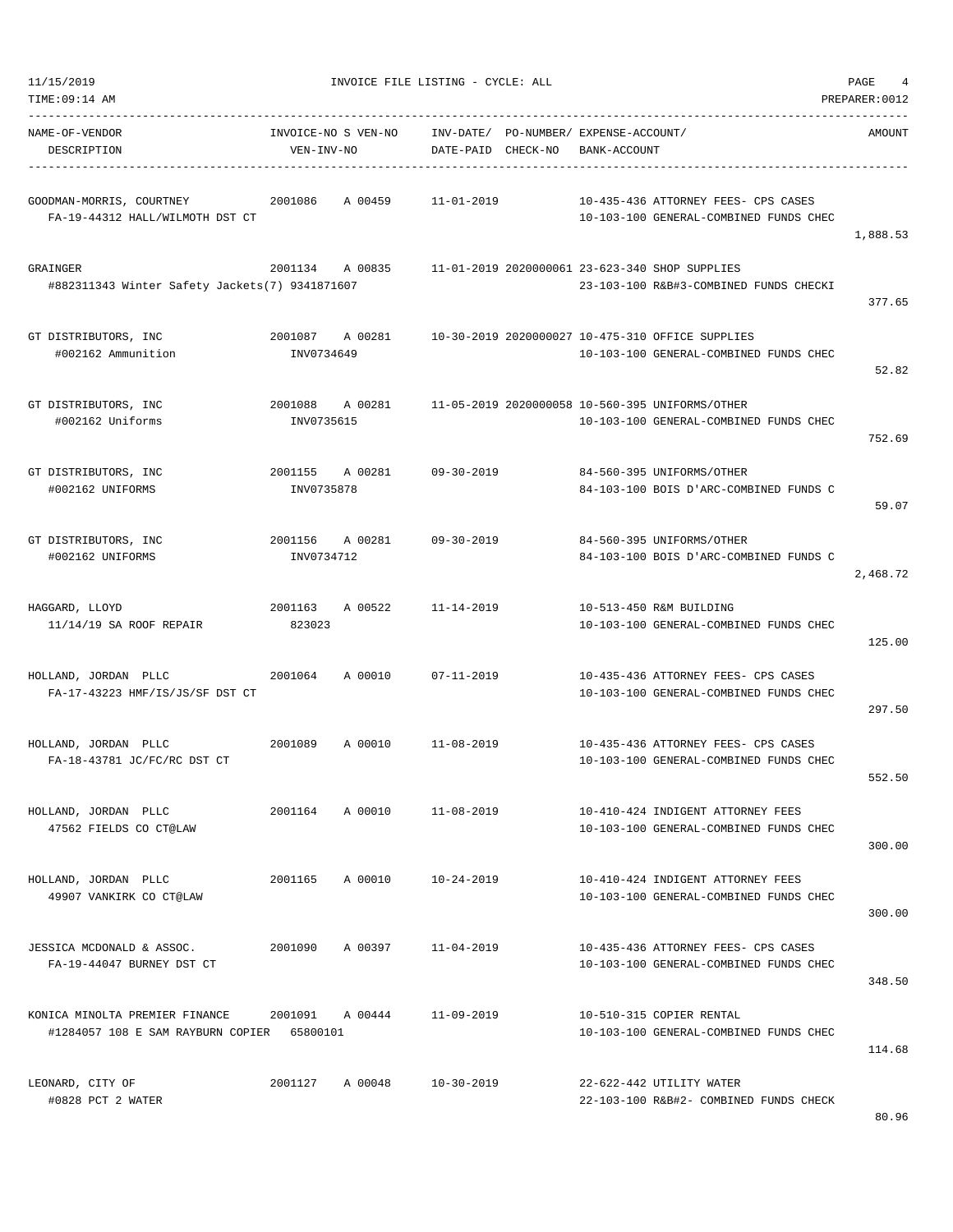11/15/2019<br>
INVOICE FILE LISTING - CYCLE: ALL<br>
THE LISTING - CYCLE: ALL

| NAME-OF-VENDOR<br>DESCRIPTION                                                | INVOICE-NO S VEN-NO<br>VEN-INV-NO |                            |                  | INV-DATE/ PO-NUMBER/ EXPENSE-ACCOUNT/<br>DATE-PAID CHECK-NO BANK-ACCOUNT |                                                                                | AMOUNT   |
|------------------------------------------------------------------------------|-----------------------------------|----------------------------|------------------|--------------------------------------------------------------------------|--------------------------------------------------------------------------------|----------|
| MAGNEGAS WELDING SUPPLY - SOUTH, LL 2001135 A 00446<br>#FANNI CYLINDER LEASE | R1343321                          |                            | $10 - 31 - 2019$ |                                                                          | 23-623-343 R & B MAT. HARDWRE & LUMB<br>23-103-100 R&B#3-COMBINED FUNDS CHECKI | 15.50    |
| MCCRAW MATERIALS<br>$11/12/19$ ROCK & GRAVEL                                 | 2001152<br>26517                  | A 00095 11-12-2019         |                  |                                                                          | 82-623-341 R & B MAT. ROCK & GRAVEL<br>82-103-100 LAKE PCT 3-COMBINED FUNDS C  | 2,965.30 |
| MCCRAW OIL CO.<br>#23040045 SHERIFF OCTOBER AUTO GAS                         |                                   | 2001092 A 00111 10-31-2019 |                  |                                                                          | 10-560-330 AUTO EXPENSE GAS & OIL<br>10-103-100 GENERAL-COMBINED FUNDS CHEC    | 6,514.54 |
| MCCRAW OIL CO.<br>#23040023 PCT 1 OCT GAS                                    | 2001123<br>P13525                 | A 00111 10-31-2019         |                  |                                                                          | 21-621-457 R & M MACHINERY GAS & OIL<br>21-103-100 R&B#1-COMBINED FUNDS CHECKI | 3,165.67 |
| MCCRAW OIL CO.<br>#23040025 PCT 2 OCT GAS                                    | 2001128<br>P13428                 | A 00111 10-31-2019         |                  |                                                                          | 22-622-457 R & M MACHINERY GAS & OIL<br>22-103-100 R&B#2- COMBINED FUNDS CHECK | 4,976.23 |
| MCCRAW OIL CO.<br>#23040034 PCT 3 OCT GAS                                    | P13568                            | 2001136 A 00111 10-31-2019 |                  |                                                                          | 23-623-457 R & M MACHINERY GAS & OIL<br>23-103-100 R&B#3-COMBINED FUNDS CHECKI | 5,804.42 |
| MIEARS, STEVEN R.<br>FA-19-44431 FLETCHER DST CT                             |                                   | 2001093 A 00337 11-10-2019 |                  |                                                                          | 10-435-436 ATTORNEY FEES- CPS CASES<br>10-103-100 GENERAL-COMBINED FUNDS CHEC  | 700.00   |
| MIEARS, STEVEN R.<br>FA-19-44015 MADEIRA DST CT                              |                                   | 2001094 A 00337 11-05-2019 |                  |                                                                          | 10-435-436 ATTORNEY FEES- CPS CASES<br>10-103-100 GENERAL-COMBINED FUNDS CHEC  | 3,848.21 |
| MIEARS, STEVEN R.<br>FA-17-43455 ALONS/RILEY DST CT                          | 2001095                           | A 00337                    | $11 - 02 - 2019$ |                                                                          | 10-435-436 ATTORNEY FEES- CPS CASES<br>10-103-100 GENERAL-COMBINED FUNDS CHEC  | 850.00   |
| MOBILE CRUSHING INC<br>10/18/19 ROCK & GRAVEL                                | 2001142<br>4714                   | A 00051                    | $10 - 18 - 2019$ |                                                                          | 24-624-341 R & B MAT. ROCK & GRAVEL<br>24-103-100 R&B#4- COMBINED FUNDS CHECK  | 446.70   |
| MOBILE CRUSHING INC<br>10/21/19 ROCK & GRAVEL                                | 2001143<br>4736                   | A 00051                    | 10-21-2019       |                                                                          | 24-624-341 R & B MAT. ROCK & GRAVEL<br>24-103-100 R&B#4- COMBINED FUNDS CHECK  | 606.00   |
| MOBILE CRUSHING INC<br>10/22/19 ROCK & GRAVEL                                | 2001144<br>4737                   | A 00051                    | 10-22-2019       |                                                                          | 24-624-341 R & B MAT. ROCK & GRAVEL<br>24-103-100 R&B#4- COMBINED FUNDS CHECK  | 460.80   |
| MOBILE CRUSHING INC<br>10/23/19 ROCK & GRAVEL                                | 2001145<br>4738                   | A 00051                    | $10 - 23 - 2019$ |                                                                          | 24-624-341 R & B MAT. ROCK & GRAVEL<br>24-103-100 R&B#4- COMBINED FUNDS CHECK  | 1,363.80 |
| MOBILE CRUSHING INC<br>10/24/19 ROCK & GRAVEL                                | 2001146<br>4739                   | A 00051                    | 10-24-2019       |                                                                          | 24-624-341 R & B MAT. ROCK & GRAVEL<br>24-103-100 R&B#4- COMBINED FUNDS CHECK  |          |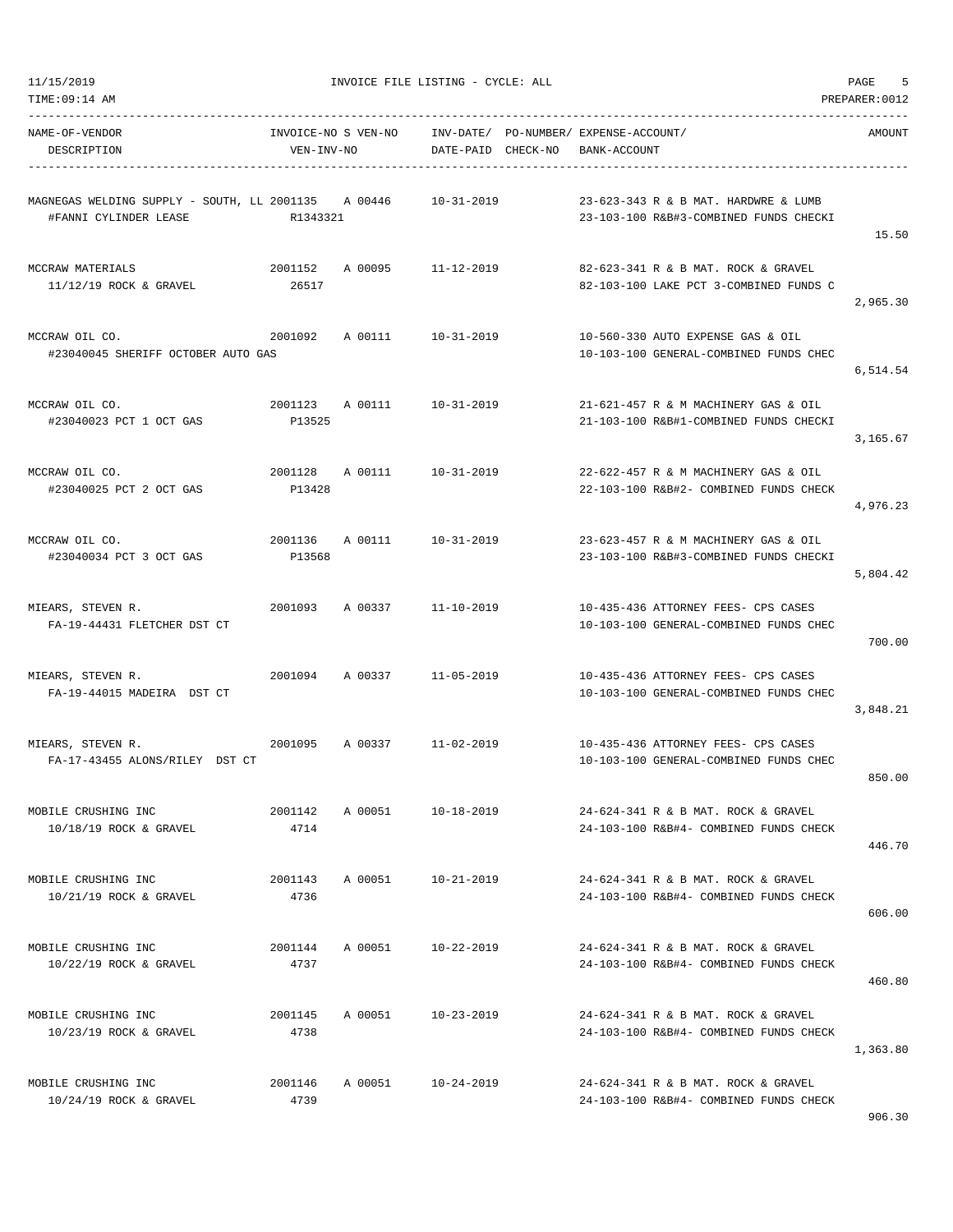| TIME:09:14 AM                                                                      |                                   |                            |                  |                                                                          |                                                                                                        | PREPARER: 0012 |
|------------------------------------------------------------------------------------|-----------------------------------|----------------------------|------------------|--------------------------------------------------------------------------|--------------------------------------------------------------------------------------------------------|----------------|
| NAME-OF-VENDOR<br>DESCRIPTION                                                      | INVOICE-NO S VEN-NO<br>VEN-INV-NO |                            |                  | INV-DATE/ PO-NUMBER/ EXPENSE-ACCOUNT/<br>DATE-PAID CHECK-NO BANK-ACCOUNT |                                                                                                        | AMOUNT         |
| MOBILE CRUSHING INC<br>10/25/19 ROCK & GRAVEL                                      | 2001147<br>4740                   | A 00051                    | $10 - 25 - 2019$ |                                                                          | 24-624-341 R & B MAT. ROCK & GRAVEL<br>24-103-100 R&B#4- COMBINED FUNDS CHECK                          | 600.30         |
| MOTOROLA SOLUTIONS, INC<br>#1036279926 65% UPON SHIPMENT 41276423                  |                                   | 2001154 A 00829            |                  |                                                                          | 10-29-2019 2020000056 84-560-573 EMERGENCY RADIO IMPROVEMENT<br>84-103-100 BOIS D'ARC-COMBINED FUNDS C | 259,870.00     |
| NOBLE RESOURCES PEST CONTROL<br>#01990 800 E 2ND PEST CONTROL                      | 21138357                          | 2001096 A 00420            | $11 - 12 - 2019$ |                                                                          | 10-518-501 PEST CONTROL<br>10-103-100 GENERAL-COMBINED FUNDS CHEC                                      | 90.00          |
| NOBLE RESOURCES PEST CONTROL<br>#01990 200 E 1ST PEST CONTROL                      | 2001097 A 00420<br>21138352       |                            | 11-13-2019       |                                                                          | 10-518-501 PEST CONTROL<br>10-103-100 GENERAL-COMBINED FUNDS CHEC                                      | 145.00         |
| OFFICE DEPOT<br>#29023460 Office Supplies 399359093001                             | 2001098                           | A 00216                    |                  |                                                                          | 11-07-2019 2020000068 10-590-310 OFFICE SUPPLIES<br>10-103-100 GENERAL-COMBINED FUNDS CHEC             | 97.22          |
| OFFICE DEPOT<br>#29023460 Office Supplies                                          | 399360359001                      | 2001099 A 00216            |                  |                                                                          | 11-07-2019 2020000069 10-510-310 OFFICE SUPPLIES<br>10-103-100 GENERAL-COMBINED FUNDS CHEC             | 133.09         |
| OFFICE DEPOT<br>#29023460 Phone PAds                                               | 399360523001                      | 2001100 A 00216            |                  |                                                                          | 11-07-2019 2020000069 10-400-310 OFFICE SUPPLIES<br>10-103-100 GENERAL-COMBINED FUNDS CHEC             | 11.99          |
| OFFICE DEPOT<br>#29023460 Office Supplies                                          | 399361624001                      | 2001101 A 00216            |                  |                                                                          | 11-07-2019 2020000070 10-450-310 OFFICE SUPPLIES<br>10-103-100 GENERAL-COMBINED FUNDS CHEC             | 199.58         |
| OFFICE DEPOT<br>#29023460 Copier Paper 400258671001                                |                                   | 2001102 A 00216            |                  |                                                                          | 11-08-2019 2020000072 10-499-310 OFFICE SUPPLIES<br>10-103-100 GENERAL-COMBINED FUNDS CHEC             | 34.99          |
| OFFICE DEPOT<br>#29023460 PhotO Paper - DA                                         | 2001103 A 00216<br>400258671001   |                            |                  |                                                                          | 11-08-2019 2020000072 10-475-310 OFFICE SUPPLIES<br>10-103-100 GENERAL-COMBINED FUNDS CHEC             | 43.98          |
| PARHAM, DENNA<br>11/4/19 ELECTION TRAVEL-147 MILES                                 | 2001104 A                         |                            | 11-06-2019       |                                                                          | 10-404-427 ELECTION TRAVEL/TRAINING<br>10-103-100 GENERAL-COMBINED FUNDS CHEC                          | 85.26          |
| PERSONALIZED PRINTING $2001105$ A 00826<br>10/31/19 Business Cards-B DANIEL 104704 |                                   |                            |                  |                                                                          | 10-31-2019 2020000051 10-435-310 OFFICE SUPPLIES<br>10-103-100 GENERAL-COMBINED FUNDS CHEC             | 43.50          |
| RDO EQUIPMENT CO<br>#2039004 GRADER 140H REPAIR W66048                             |                                   | 2001148 A 00353 10-29-2019 |                  |                                                                          | 24-624-458 R & M MACHINERY PARTS<br>24-103-100 R&B#4- COMBINED FUNDS CHECK                             | 15,097.90      |
| REAMY, CHARLA GY<br>21205-1 WILD TRANSCRIPTION                                     | 2208                              | 2001106 A 00545 11-05-2019 |                  |                                                                          | 10-435-434 APPEAL COURT TRANSCRIPTS<br>10-103-100 GENERAL-COMBINED FUNDS CHEC                          |                |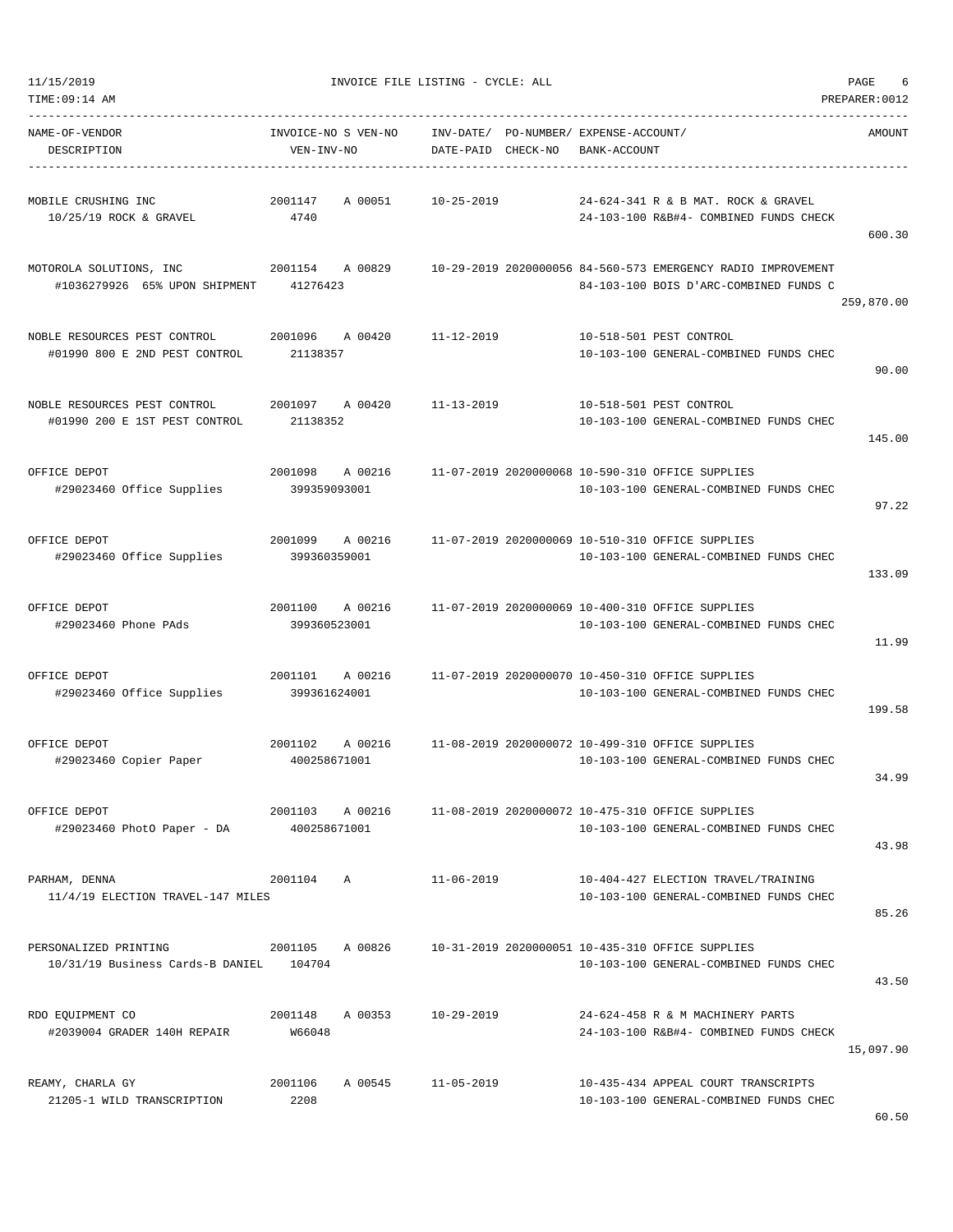|  | 11/15/2019 |  |
|--|------------|--|
|  |            |  |

| NAME-OF-VENDOR<br>DESCRIPTION                                                                                                               | VEN-INV-NO                    | INVOICE-NO S VEN-NO INV-DATE/ PO-NUMBER/ EXPENSE-ACCOUNT/ | DATE-PAID CHECK-NO | BANK-ACCOUNT |                                                                                | AMOUNT    |
|---------------------------------------------------------------------------------------------------------------------------------------------|-------------------------------|-----------------------------------------------------------|--------------------|--------------|--------------------------------------------------------------------------------|-----------|
| RESSLER, JENNIFER<br>10/21-11/6/19 ELECTION TRAVEL-26 MI                                                                                    | 2001107 A                     |                                                           | 11-06-2019         |              | 10-404-427 ELECTION TRAVEL/TRAINING<br>10-103-100 GENERAL-COMBINED FUNDS CHEC  | 15.08     |
| ROMCO EQUIPMENT CO.<br>#29001 R&M PART-BLADE                                                                                                | 101111180                     | 2001124 A 00269                                           | 11-06-2019         |              | 21-621-458 R & M MACHINERY PARTS<br>21-103-100 R&B#1-COMBINED FUNDS CHECKI     | 1,236.00  |
| ROMCO EQUIPMENT CO.<br>#29001 R&M PARTS-BLADES                                                                                              | 101110472                     | 2001137 A 00269                                           | 10-31-2019         |              | 23-623-458 R & M MACHINERY PARTS<br>23-103-100 R&B#3-COMBINED FUNDS CHECKI     | 3,538.20  |
| ROY'S TRUCKS & EQUIPMENT, INC 3001130 A 21-14-2019 2020000083 22-622-571 PURCHASE OF MACH./EQUIP.<br>11/14/19 1992 PB 378 Tandem Axle DC    |                               |                                                           |                    |              | 22-103-100 R&B#2- COMBINED FUNDS CHECK                                         | 27,692.50 |
| SHI GOVERNMENT SOLUTIONS, INC. 2001108 A 00494 11-12-2019 2020000077 10-435-310 OFFICE SUPPLIES<br>#3001172 Cable Management KIT GB00348491 |                               |                                                           |                    |              | 10-103-100 GENERAL-COMBINED FUNDS CHEC                                         | 28.20     |
| SOLOMON, AMANDA<br>FA-19-44046 SCOTT/AUBREY DST CT                                                                                          |                               | 2001109 A 00801 10-30-2019                                |                    |              | 10-435-436 ATTORNEY FEES- CPS CASES<br>10-103-100 GENERAL-COMBINED FUNDS CHEC  | 779.00    |
| SOUTHERN TIRE MART, LLC<br>#214560 R&M TIRES                                                                                                | 2001138 A 00596<br>4000081199 |                                                           | 11-08-2019         |              | 23-623-459 R & M MACH. TIRES & TUBES<br>23-103-100 R&B#3-COMBINED FUNDS CHECKI | 1,200.00  |
| TEXAS DEPT. OF STATE HEALTH SERVICE 2001065 A 00767<br>#2014-044447-001 SEPT REMOTE BIRTH 2009386                                           |                               |                                                           | 09-30-2019         |              | 10-409-489 COURT COSTS/ARREST FEES<br>10-103-100 GENERAL-COMBINED FUNDS CHEC   | 164.70    |
| TEXAS DEPT. OF STATE HEALTH SERVICE 2001110 A 00767 11-01-2019<br>#2014-044447-001 OCT REMOTE BIRTH                                         |                               |                                                           |                    |              | 10-409-489 COURT COSTS/ARREST FEES<br>10-103-100 GENERAL-COMBINED FUNDS CHEC   | 168.36    |
| TEXHOMA LIMESTONE, INC.<br>11/4/19 ROCK & GRAVEL-HAULING                                                                                    | 2001151 A 00265<br>7662       |                                                           | $11 - 04 - 2019$   |              | 78-628-341 R & B MAT. ROCK & GRAVEL<br>78-103-100 RAW WATER PIPELINE-COMB.FUN  | 1,851.23  |
| THE FANNIN COUNTY LEADER<br>10/31/19 ENVIRO EMPLOYMENT                                                                                      | 2001111                       | A 00627                                                   | 10-31-2019         |              | 10-409-430 BIDS & NOTICES<br>10-103-100 GENERAL-COMBINED FUNDS CHEC            | 49.53     |
| THE FANNIN COUNTY LEADER<br>10/31/19 ELECTION NOTICE                                                                                        | 2001112                       | A 00627                                                   | $10 - 31 - 2019$   |              | 10-404-430 BIDS AND NOTICES<br>10-103-100 GENERAL-COMBINED FUNDS CHEC          | 169.06    |
| THE FANNIN COUNTY LEADER<br>10/31/19 DEPUTY EMPLOYMENT                                                                                      | 2001113                       | A 00627                                                   | 10-31-2019         |              | 10-560-430 BIDS AND NOTICES<br>10-103-100 GENERAL-COMBINED FUNDS CHEC          | 93.56     |
| THE FANNIN COUNTY LEADER<br>10/31/19 EMPLOYMENT/BIDS                                                                                        | 2001129                       | A 00627                                                   | 10-31-2019         |              | 22-622-430 BIDS, NOTICES & PERMITS<br>22-103-100 R&B#2- COMBINED FUNDS CHECK   |           |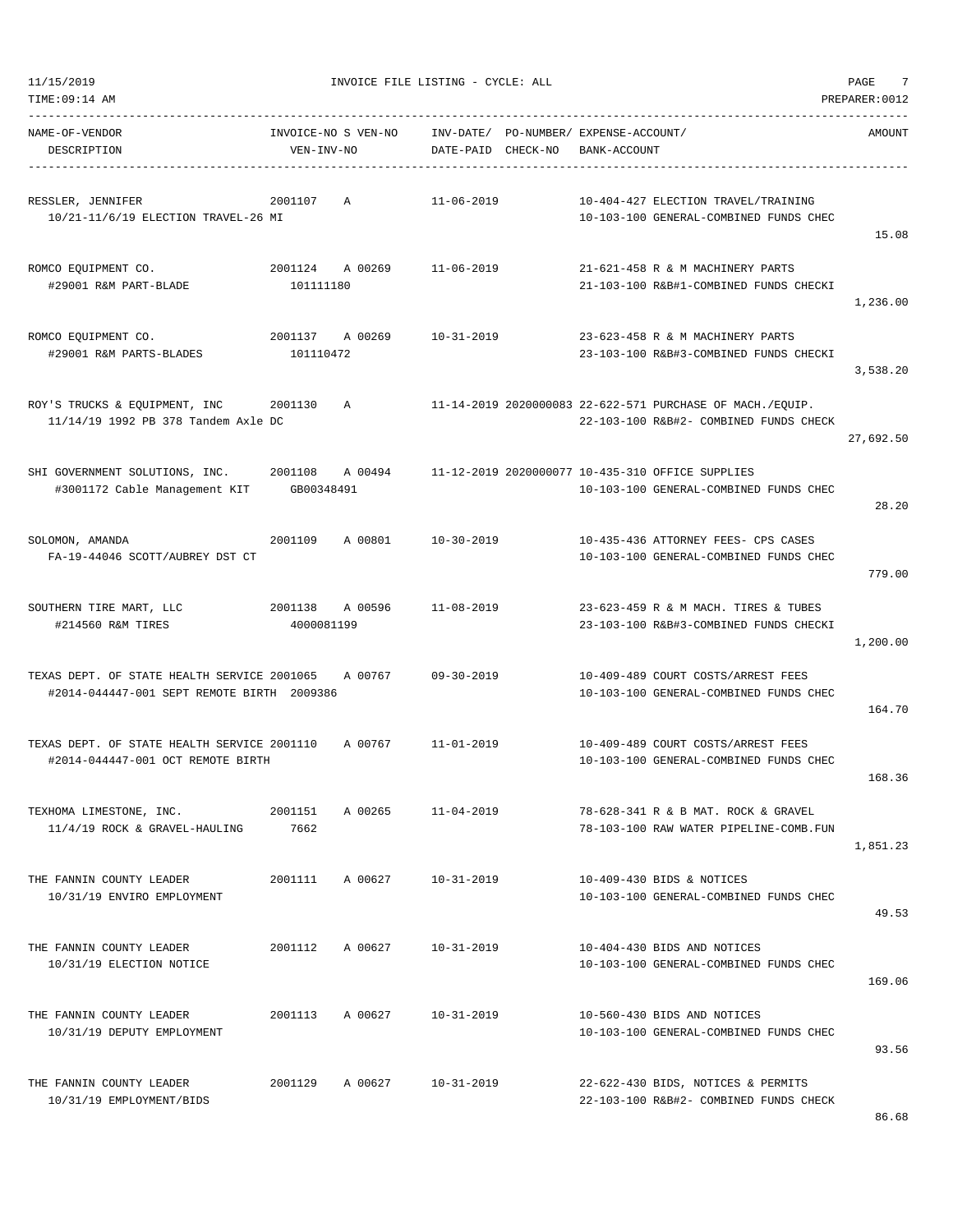| TIME: 09:14 AM                                              |                                   |                                 |                                 |                                             |                                                                                          | PREPARER: 0012 |
|-------------------------------------------------------------|-----------------------------------|---------------------------------|---------------------------------|---------------------------------------------|------------------------------------------------------------------------------------------|----------------|
| NAME-OF-VENDOR<br>DESCRIPTION                               | INVOICE-NO S VEN-NO<br>VEN-INV-NO |                                 | INV-DATE/<br>DATE-PAID CHECK-NO | PO-NUMBER/ EXPENSE-ACCOUNT/<br>BANK-ACCOUNT |                                                                                          | AMOUNT         |
| THE FANNIN COUNTY LEADER<br>10/31/19 AUCTION NOTICE         | 2001140                           | A 00627                         | $10 - 31 - 2019$                |                                             | 23-623-430 BIDS, NOTICES & PERMITS<br>23-103-100 R&B#3-COMBINED FUNDS CHECKI             | 48.16          |
| THE LONE STAR GLOVE GUY LLC<br>$11/12/19$ Gloves (60 pairs) | 2001139<br>8836                   | A 00836                         |                                 |                                             | 11-12-2019 2020000062 23-623-340 SHOP SUPPLIES<br>23-103-100 R&B#3-COMBINED FUNDS CHECKI | 430.64         |
| TURNER CONSTRUCTION<br>#190358 SEPT LABOR/MATERIALS         | 2001150<br>3                      | A 00439                         | $09 - 30 - 2019$                |                                             | 66-667-167 CONSTRUCTION MANAGER AGENT<br>66-103-100 GO BONDS CONST.2017-COMBINE          | 33, 335.89     |
| U.S. BANK CORPORATE TRUST<br>OCT MJ PRISONER HOUSING        | 2001114                           | A 00539<br>FAN191003FCMJRC      | $11 - 07 - 2019$                |                                             | 10-565-380 PRISONER HOUSING<br>10-103-100 GENERAL-COMBINED FUNDS CHEC                    | 31,225.00      |
| U.S. BANK CORPORATE TRUST<br>OCT SA PRISONER HOUSING        | 2001115                           | A 00539<br>FAN191004FCSARC      | $11 - 07 - 2019$                |                                             | 10-565-380 PRISONER HOUSING<br>10-103-100 GENERAL-COMBINED FUNDS CHEC                    | 139,041.25     |
| U.S. BANK CORPORATE TRUST<br>OCT TRANSPORT/GUARD            | 2001116                           | A 00539<br>FAN191014FCMT/15FCGT | $11 - 05 - 2019$                |                                             | 10-565-400 PRISONER TRANSPORT/GUARD<br>10-103-100 GENERAL-COMBINED FUNDS CHEC            | 8,509.78       |
| VANDEVENTER, VICKIE<br>10/1-11/5/19 TRAVEL-52.2 MILES       | 2001117                           | Α                               | $11 - 08 - 2019$                |                                             | 10-403-427 OUT OF COUNTY TRAVEL/TRAINI<br>10-103-100 GENERAL-COMBINED FUNDS CHEC         | 30.28          |
| VESTED NETWORKS<br>#9973 NOV/INSTALL WINDOM PHONES          | 2001118<br>145821                 | A 00480                         | $11 - 01 - 2019$                | 10-510-420 TELEPHONE                        | 10-103-100 GENERAL-COMBINED FUNDS CHEC                                                   | 317.50         |
| VESTED NETWORKS<br>#9973 DEC WINDOM PHONES                  | 2001166<br>148799                 | A 00480                         | $11 - 15 - 2019$                | 10-510-420 TELEPHONE                        | 10-103-100 GENERAL-COMBINED FUNDS CHEC                                                   | 67.50          |